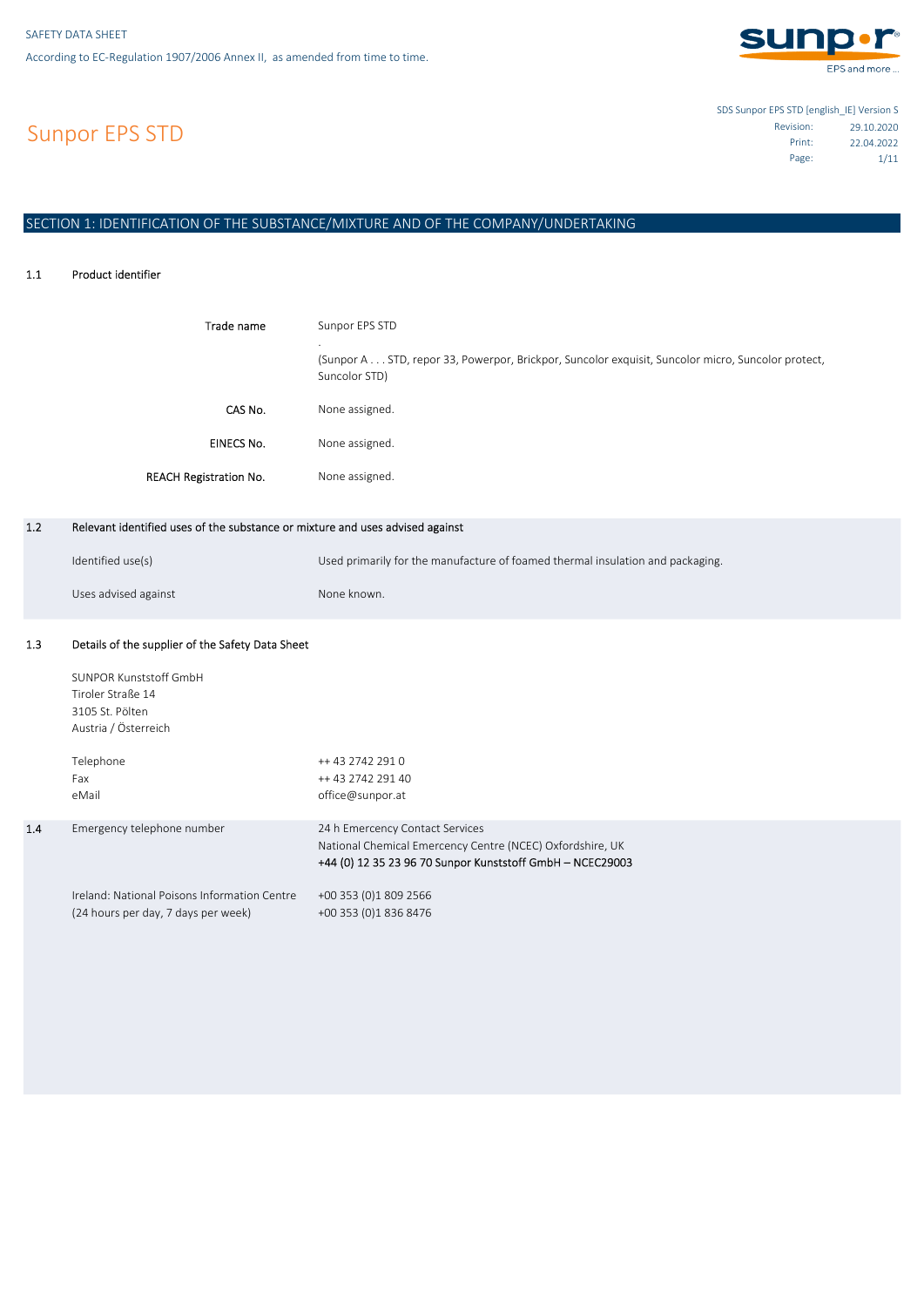According to EC-Regulation 1907/2006 Annex II, as amended from time to time.

SDS Sunpor EPS STD [english\_IE] Version S

Revision: 29.10.2020

# SECTION 2: HAZARDS IDENTIFICATION



Page: 2/11

### 2.1 Classification of the substance or mixture

|                    | Regulation (EC) No. 1272/2008 (CLP)                                                                   | None assigned.                                                                                                                                                                                                                                |
|--------------------|-------------------------------------------------------------------------------------------------------|-----------------------------------------------------------------------------------------------------------------------------------------------------------------------------------------------------------------------------------------------|
| 2.2 Label elements |                                                                                                       | According to Regulation (EC) No. 1272/2008 (CLP)<br>Sunpor EPS STD                                                                                                                                                                            |
|                    | Trade name<br>Hazard Pictogram<br>Signal word(s)<br>Hazard statement(s)<br>Precautionary statement(s) | None.<br>None.<br>None.<br>None.                                                                                                                                                                                                              |
|                    | Self assessed precautionary statement                                                                 | P210: Keep away from heat, sparks, open flame, hot surfaces - No smoking.<br>P233: Keep container tightly closed.<br>P243: Take precautionary measures against static discharge.<br>P403 + P235: Store in a well-ventilated place. Keep cool. |
| 2.3 Other hazards  |                                                                                                       | May cause some eye irritation which should cease after removal of the product. May form flammable/explosive<br>vapour-air mixture.                                                                                                            |

# SECTION 3: COMPOSITION/INFORMATION ON INGREDIENTS

### 3.2. Mixtures

Mixtures based on: polystyrene (CAS No. 9003-53-6), propellant

EC Classification No. 1272/2008

| Hazardous ingredient(s)     | %W/W  | CAS No.        | EC No.          | <b>REACH Registration No.</b> | Hazard pictogram(s) and Hazard Codes                                                         |
|-----------------------------|-------|----------------|-----------------|-------------------------------|----------------------------------------------------------------------------------------------|
| Pentane                     | < 5.5 | $109 - 66 - 0$ | 203-692-4       | 01-2119459286-30              | Flam. Lig. 1, H224<br><b>STOT SE 3, H336</b><br>Asp. Tox. 1, H304<br>Aquatic Chronic 2, H411 |
| 2-Methylbutane (isopentane) | < 1.5 | 78-78-4        | $201 - 142 - 8$ | 01-2119475602-38              | Flam. Lig. 1, H224<br>STOT SE 3, H336<br>Asp. Tox. 1, H304<br>Aquatic Chronic 2, H411        |

For the classifications not written out in full in this section, including the hazard classes and the hazard statements, the full text is listed in section 16.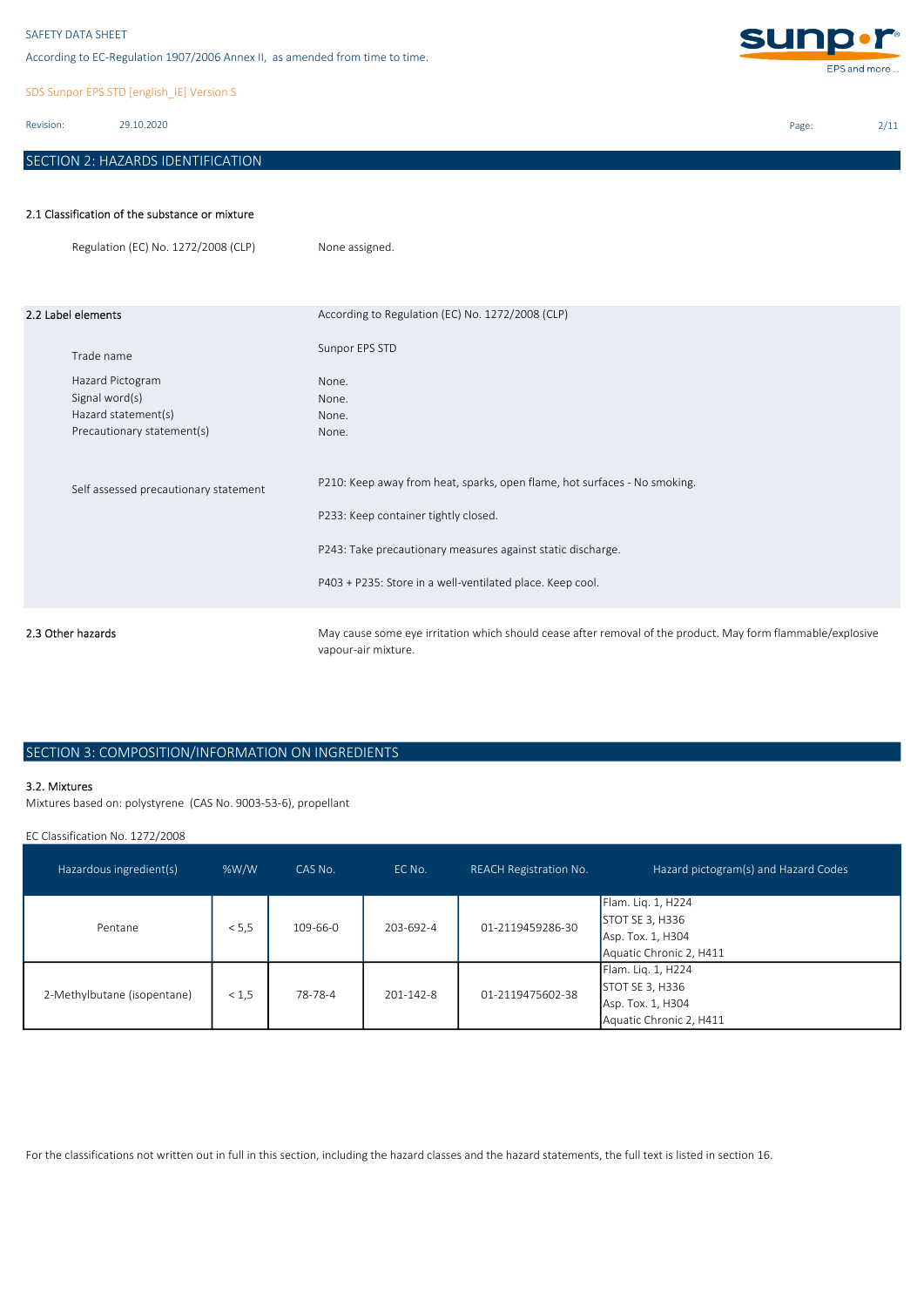According to EC-Regulation 1907/2006 Annex II, as amended from time to time.

SDS Sunpor EPS STD [english\_IE] Version S

Revision: 29.10.2020

# SECTION 4: FIRST AID MEASURES



### 4.1 Description of first aid measures

| Inhalation   | Remove persons affected by vapour to fresh air. If symptoms persist, obtain medical attention.                                                       |
|--------------|------------------------------------------------------------------------------------------------------------------------------------------------------|
| Skin Contact | Wash skin with soap and water. If symptoms persist, obtain medical attention.                                                                        |
| Eye Contact  | Irrigate with eyewash solution or clean water, holding the eyelids apart, for at least 15 minutes. If symptoms<br>persist, obtain medical attention. |
| Ingestion    | Unlikely to be hazardous if swallowed. IF SWALLOWED: Do not induce vomiting. Obtain medical attention<br>immediately if ingested.                    |

### 4.2 Most important symptoms and effects, both acute and delayed

Eyes and Skin Contact: Redness, Irritation. Inhalation: Headache, Dizziness.

### 4.3 Indication of immediate medical attention and special treatment needed

Unlikely to be required but if necessary treat symptomatically.

# SECTION 5: FIRE-FIGHTING MEASURES

Product is not classified as flammable, but will burn on contact with flame or exposure to high temperature (see Section 9).

# 5.1 Extinguishing Media

| Suitable Extinguishing Media                                 | Water spray, foam, dry powder or CO2.                                                                                                                                                                                                                                                    |
|--------------------------------------------------------------|------------------------------------------------------------------------------------------------------------------------------------------------------------------------------------------------------------------------------------------------------------------------------------------|
| Unsuitable Extinguishing Media                               | Do not use water jet.                                                                                                                                                                                                                                                                    |
| 5.2 Special hazards arising from the substance<br>or mixture | This product may give rise to hazardous fumes in a fire. Hazardous Decomposition Product(s): Carbon monoxide,<br>Carbon dioxide, styrene, aliphatic hydrocarbons.                                                                                                                        |
| Advice for fire-fighters Advice for fire-fighters            | Fire fighters should wear complete protective clothing including self-contained breathing apparatus. Chemical<br>protection suit. Keep containers cool by spraying with water if exposed to fire. Flammable concentrations of<br>pentane may accumulate on storage in closed containers. |



Page: 3/11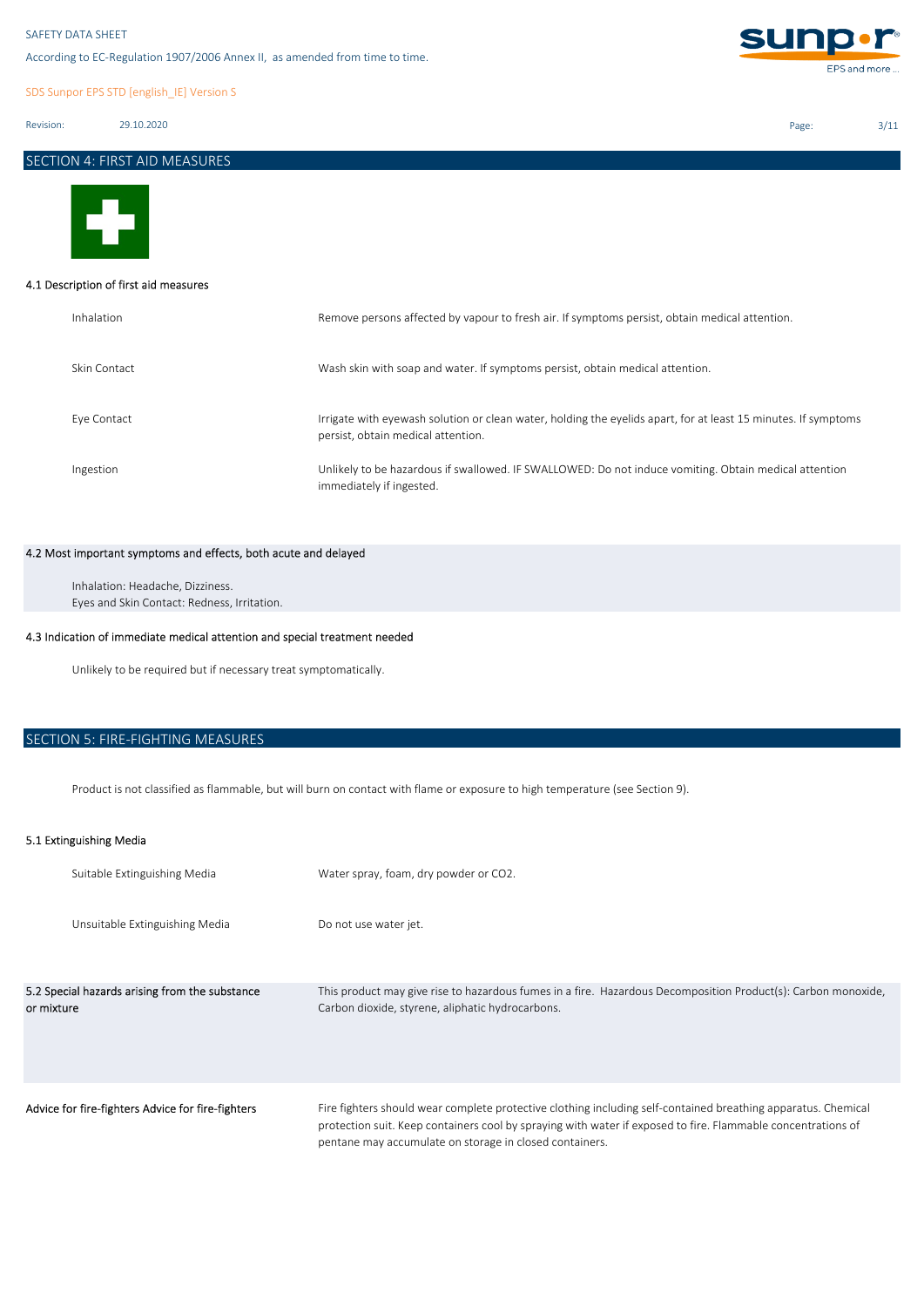SDS Sunpor EPS STD [english\_IE] Version S

Revision: 29.10.2020

# SECTION 6: ACCIDENTAL RELEASE MEASURES

6.1 Personal precautions, protective equipment and emergency procedures

Caution - spillages may be slippery.

Pentane can form explosive mixture with air. The pentane vapour is heavier than air; beware of pits and confined spaces. Remove or make safe all sources of ignition. Avoid friction, sparks, or other means of ignition. Take precautionary measures against static discharges. Use only non-sparking tools.

### 6.2 Environmental precautions

Prevent entry into drains.

### 6.3 Methods and material for containment and cleaning up

If safe to do so: Small spillages: Sweep up and shovel into waste drums or plastic bags. Transfer to a lidded container for disposal or recovery. Large spillages: Use vacuum equipment suitable for use in hazardous locations for collecting spilt materials, where practicable. Transfer to a lidded container for disposal or recovery.

6.4 Reference to other sections

See Also Section 8 and 13.

# SECTION 7: HANDLING AND STORAGE

#### 7.1 Precautions for safe handling

Provide adequate ventilation, including appropriate local extraction. Do not breathe dust. Avoid generation of dust clouds. Should be kept away from naked flames and other sources of ignition. Extinguish any other fire. Remove or make safe all sources of ignition. Avoid friction, sparks, or other means of ignition. The electrical system should be spark-free. Do not eat, drink or smoke when using this product. Take precautionary measures against static discharges. Ensure adequate earthing. Avoid release to the environment. Permission must be obtained from the appropriate Local Authority before disposing of waste material.

### Process Hazards

Take precautionary measures against static discharges. To avoid the buildup of static electric charge, and also the formation of an explosive pentane-air mixture, containers should be fully emptied when processing. Line velocity should not exceed 8m/s during normal pumping operations. All parts of the plant and equipment should be electrically bonded together and connected to earth. Electrical continuity should be checked at regular intervals. Antistatic clothing and footwear should be used.



Page: 4/11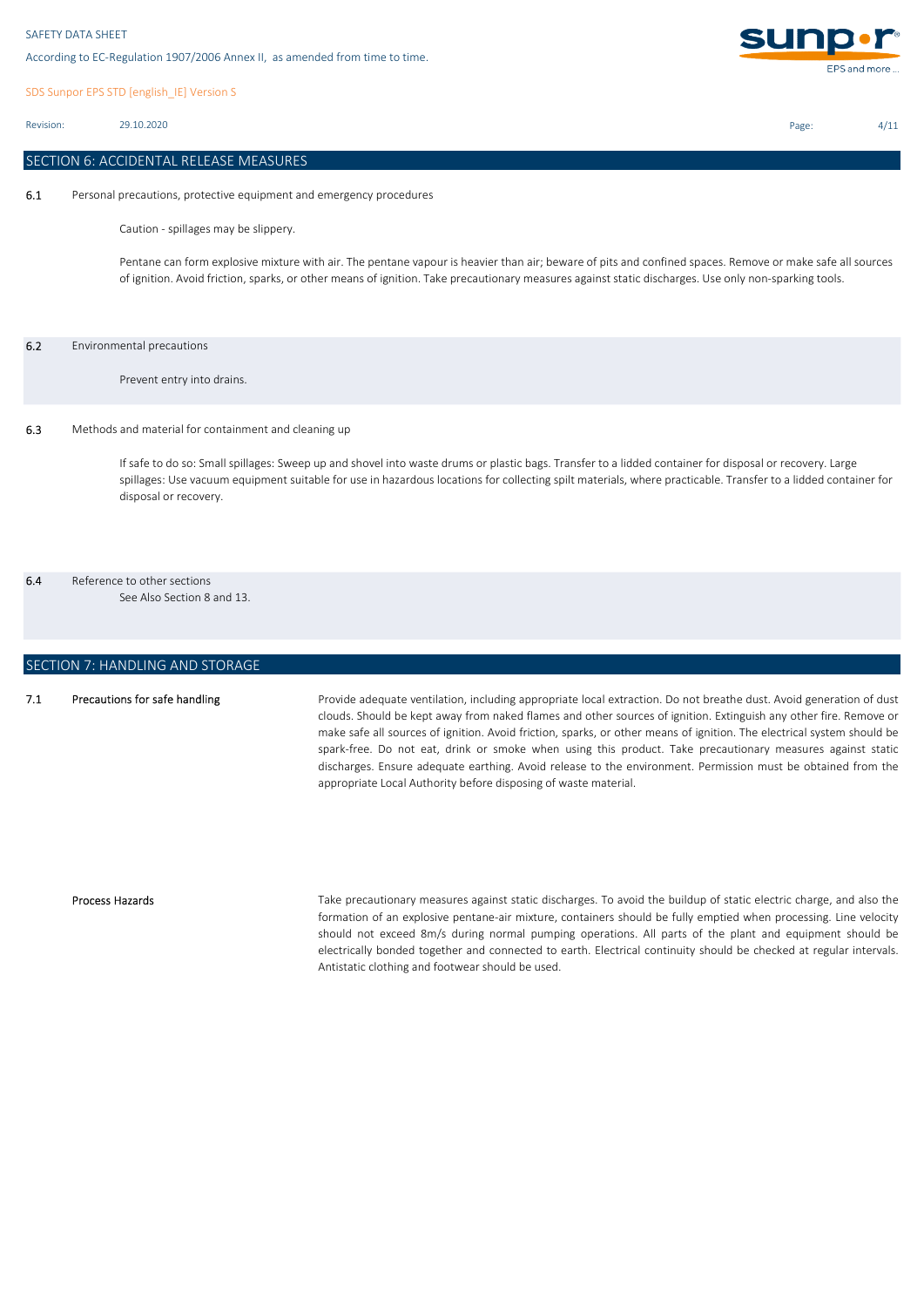7.2

SDS Sunpor EPS STD [english\_IE] Version S

```
sunp.r
According to EC-Regulation 1907/2006 Annex II, as amended from time to time.
                                                                                                                                                 EPS and more ...
Revision: 29.10.2020 Page: 5/11
        Conditions for safe storage, including 
                                                     Flammable concentrations of pentane may accumulate on storage in closed containers. Before unloading freight
        any incompatibilities
                                                     containers, keep doors open and ventilate for one hour.Keep container tightly closed, in a cool, well ventilated
                                                     place.Keep away from direct sunlight and other sources of heat or ignition. Keep away from rain and moist
                                                     conditions.Bulk: Keep under inert gas.Open top tanks should be covered with an open rigid grid.Take precautionary
                                                     measures against static discharges. The electrical system should be spark-free. The product is usually supplied in
                                                     fibreboard octabins.
```

| Specific design for storage rooms or<br>vessels | Storage rooms should be kept cool to reduce pentane release, and provided with a suitable ventilation system to<br>prevent accumulation of pentane. In addition, safety devices to alert any build up of pentane/air explosive mixtures<br>should be used. The electrical system should be spark-free. |
|-------------------------------------------------|--------------------------------------------------------------------------------------------------------------------------------------------------------------------------------------------------------------------------------------------------------------------------------------------------------|
| Storage Temperature                             | Ambient.                                                                                                                                                                                                                                                                                               |
| Incompatible materials                          | Avoid storing or handling in conjunction with UN Class 1 explosives.                                                                                                                                                                                                                                   |
| Suitable containers                             | Steel (drums).                                                                                                                                                                                                                                                                                         |
|                                                 |                                                                                                                                                                                                                                                                                                        |

7.3 Specific end use(s)

Used primarily for the manufacture of foamed thermal insulation and packaging.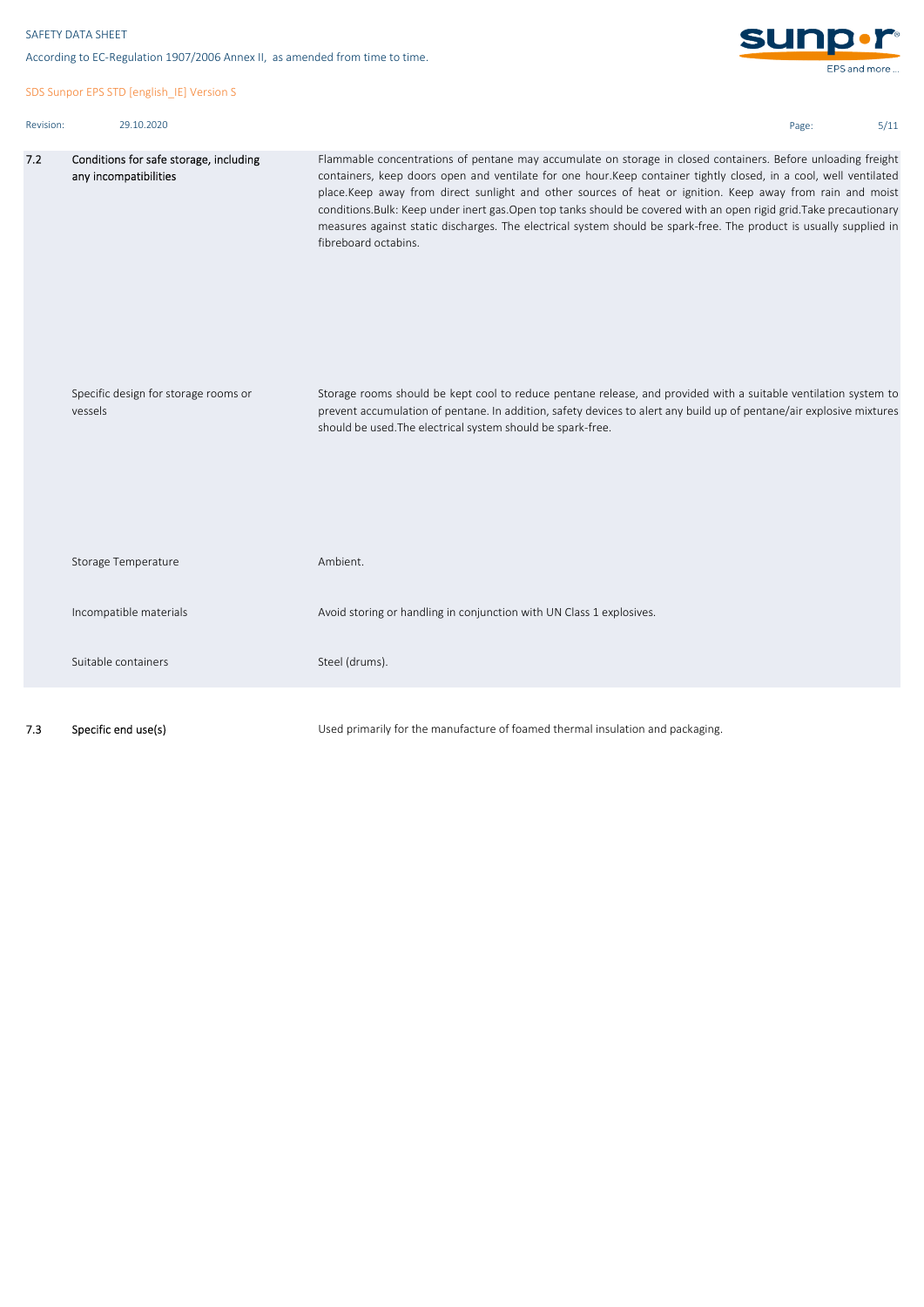SDS Sunpor EPS STD [english\_IE] Version S

Revision: 29.10.2020

# SECTION 8: EXPOSURE CONTROLS/PERSONAL PROTECTION

### 8.1 Control parameters

.

Occupational Exposure Limits

### Ireland:

STEL value 2,250 mg/m3 ; 750 ppm (OEL (IE)) Indicative OELV TWA value 3,000 mg/m3 ; 1,000 ppm (OEL (EU)) indicative TWA value 3,000 mg/m3 ; 1,000 ppm (OEL (IE)) Indicative OELV TWA value 3,000 mg/m3 ; 1,000 ppm (OEL (IE)) Indicative OELV

### 109-66-0: pentane 78-78-4: isopentane; 2-methylbutane

STEL value 2,250 mg/m3 ; 750 ppm (OEL (IE)) Indicative OELV TWA value 3,000 mg/m3 ; 1,000 ppm (OEL (EU)) indicative TWA value 3,000 mg/m3 ; 1,000 ppm (OEL (IE)) Indicative OELV TWA value 3,000 mg/m3 ; 1,000 ppm (OEL (IE)) Indicative OELV

### 8.2 Exposure controls

8.2.2 Personal protection equipment

### Eye/face protection



Skin protection (Hand protection/ Other)



Respiratory protection



Thermal hazards

Environmental Exposure Controls

8.2.3

8.2.1 Appropriate engineering controls Use only in well-ventilated areas.

Safety spectacles.

Wear suitable gloves. Recommended: Impervious gloves (EN 374). Breakthrough time of the glove material: refer to the information provided by the gloves' producer. Wear suitable protective clothing. Antistatic safety shoes or antistatic boots.

An approved dust mask should be worn if dust is generated during handling.

Not applicable.

European Community and local provisions on Volatile Organic Substances (VOC), are to be fulfilled when they are applicable to the EPS industry.

Page: 6/11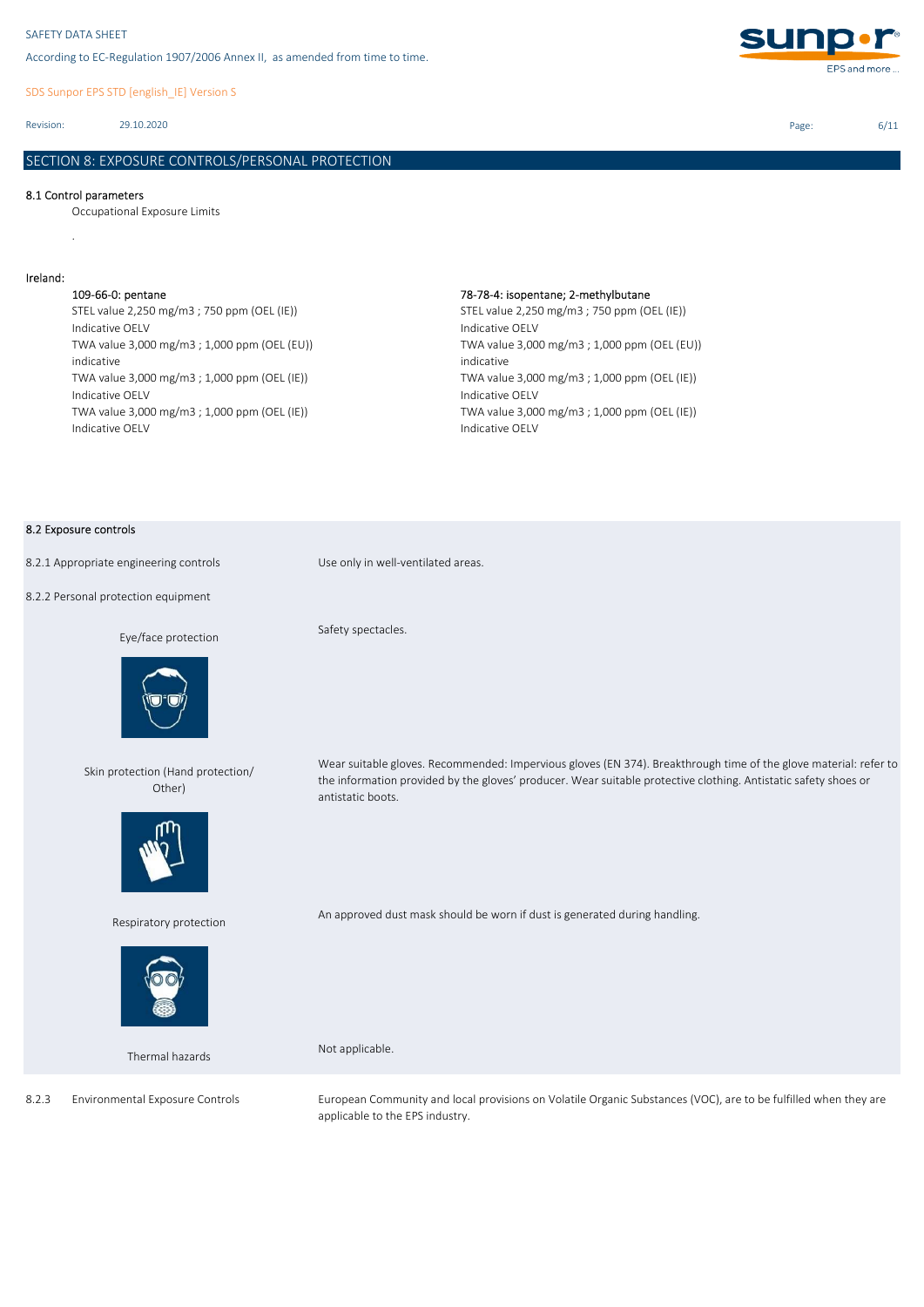SDS Sunpor EPS STD [english\_IE] Version S

Revision: 29.10.2020

SECTION 9: PHYSICAL AND CHEMICAL PROPERTIES

These properties are the most relevant.

# 9.1 Information on basic physical and chemical properties

| Form                           | Solid, Small spherical beads.                                       |
|--------------------------------|---------------------------------------------------------------------|
| Colour                         | White or colored                                                    |
| Odour                          | Perceptible odour.                                                  |
| Odour Threshold (ppm)          | Not established.                                                    |
| pH (Value)                     | Not applicable.                                                     |
| Melting Point (°C)             | Not available.                                                      |
| Boiling Point (°C)             | Not available.                                                      |
| Flash Point (°C)               | <-50°C (Pentane)                                                    |
| Upper Explosive Limit (UEL)    | 7.8% (v/v) (Pentane)                                                |
| Lower Explosive Limit (LEL)    | 1.3% (v/v) (Pentane)                                                |
| Auto Ignition Temperature (°C) | 285°C (Pentane) (ASTM E-659)                                        |
| Evaporation rate               | Not available.                                                      |
| Flammability (solid, gas)      | In use, may form flammable/explosive vapour-air mixture.            |
| Vapour Pressure (mm Hg)        | Not available.                                                      |
| Vapour Density (Air=1)         | 2.5 (Pentane)                                                       |
| Density (g/ml)                 | 1020-1050kg/m <sup>3</sup> @ 20°C (beads)                           |
| Bulk Density (g/ml)            | circa. 600kg/m <sup>3</sup> @ 20°C                                  |
| Softening Point (°C)           | 70-75°C (beads expand with evolution of pentane)                    |
| Solubility (Water)             | Insoluble.                                                          |
| Solubility (Other)             | Soluble in aromatic hydrocarbons, halogenated solvents and ketones. |
| Partition Coefficient (n-      | Not available.                                                      |
| Octanol/water)                 |                                                                     |
| Decomposition Temperature (°C) | Not available.                                                      |
| Viscosity (mPa.s)              | Not established.                                                    |
| Explosive properties           | In use, may form flammable/explosive vapour-air mixture.            |
| Oxidising properties           | Not oxidising.                                                      |
| 9.2 Other information          | None.                                                               |
|                                |                                                                     |

| SECTION 10: STABILITY AND REACTIVITY |                                    |                                                                                                                                                                                     |
|--------------------------------------|------------------------------------|-------------------------------------------------------------------------------------------------------------------------------------------------------------------------------------|
| 10.1                                 | Reactivity                         | Stable under normal conditions.                                                                                                                                                     |
| 10.2 <sub>1</sub>                    | Chemical stability                 | Stable under normal conditions.                                                                                                                                                     |
| 10.3                                 | Possibility of hazardous reactions | In use, may form flammable/explosive vapour-air mixture.                                                                                                                            |
| 10.4                                 | Conditions to avoid                | Keep away from heat, sources of ignition and direct sunlight.                                                                                                                       |
| 10.5                                 | Incompatible materials             | Avoid storing or handling in conjunction with UN Class 1 explosives.                                                                                                                |
| 10.6                                 | Hazardous Decomposition Product(s) | Pentane, styrene monomer, carbon monoxide (in case of fire or during hot wire cutting). Release of pentane<br>increases with temperature. (beads expand with evolution of pentane). |



Page: 7/11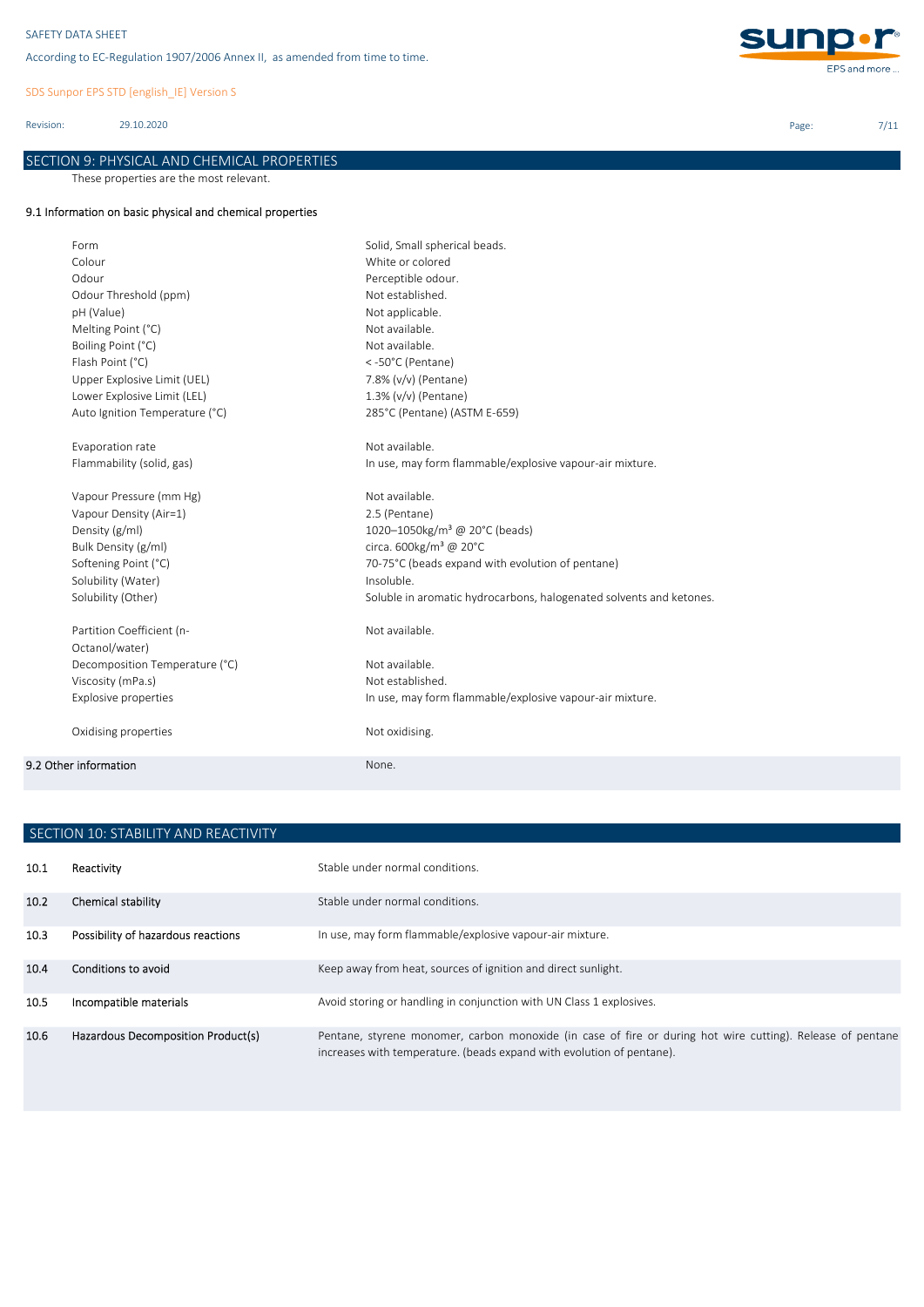SDS Sunpor EPS STD [english\_IE] Version S

Revision: 29.10.2020

# SECTION 11: TOXICOLOGICAL INFORMATION

This assessment is based on information available on similar products.

# 11.1 Information on toxicological effects

11.1.1 Polymer

| Acute toxicity            |                                                                                                                                  |
|---------------------------|----------------------------------------------------------------------------------------------------------------------------------|
| - Inhalation              | The product can evolve pentane vapours, which at high concentrations may lead to dizziness, headache and<br>anaesthetic effects. |
| - Ingestion               | Unlikely to be hazardous if swallowed.                                                                                           |
| - Skin Contact            | No data.                                                                                                                         |
| - Eye Contact             | No data.                                                                                                                         |
| Irritation                | May cause irritation to skin and eyes.                                                                                           |
| Corrosivity               | No data.                                                                                                                         |
| Sensitisation             | No data.                                                                                                                         |
| Repeated dose toxicity    | No data.                                                                                                                         |
| Carcinogenicity           | No data.                                                                                                                         |
| Mutagenicity              | No data.                                                                                                                         |
| Toxicity for reproduction | No data.                                                                                                                         |

### 11.2 Other information None.

SECTION 12: ECOLOGICAL INFORMATION

This environmental hazard assessment is based on information available on similar products.

This product contains substances which are classified as dangerous for the environment. However recent studies on aquatic organisms have shown that EPS-beads, while containing these substances, do not need to be classified for environmental hazard.

12.1 Toxicity Aquatic invertebrates:: EC50 (48 h) > 100 mg/l, Daphnia magna (OECD Guideline 202, part 1, static) Nominal concentration. The product has low solubility in the test medium. An eluate has been tested. No toxic effects occur within the range of solubility.

> Aquatic plants:: EC50 (48 h) > 100 mg/l, EC50 (72 h) > 100 mg/l (growth rate), Desmodesmus subspicatus (OECD Guideline 202, part 1, static) Nominal concentration. The product has low solubility in the test medium. An eluate has been tested.

| 12.2 | Persistence and degradability      | The product itself has not been tested. In accordance with the required stability the product is not readily biodegradable.<br>The statement has been derived from the structure of the product. It can be largely eliminated from the water by abiotic<br>processes, e.g. mechanical separation. |
|------|------------------------------------|---------------------------------------------------------------------------------------------------------------------------------------------------------------------------------------------------------------------------------------------------------------------------------------------------|
| 12.3 | Bioaccumulative potential          | The product has low potential for bioaccumulation.                                                                                                                                                                                                                                                |
| 12.4 | Mobility in soil                   | The product is essentially insoluble in water. Expandable polystyrene sinks in fresh water, may float or sink in sea water.                                                                                                                                                                       |
| 12.5 | Results of PBT and vPvB assessment | Not classified as PBT or vPvB                                                                                                                                                                                                                                                                     |
| 12.6 | Other adverse effects              | Pentane has very low Global Warming Potential (<0.00044) and zero Ozone Depletion Potential.                                                                                                                                                                                                      |



Page: 8/11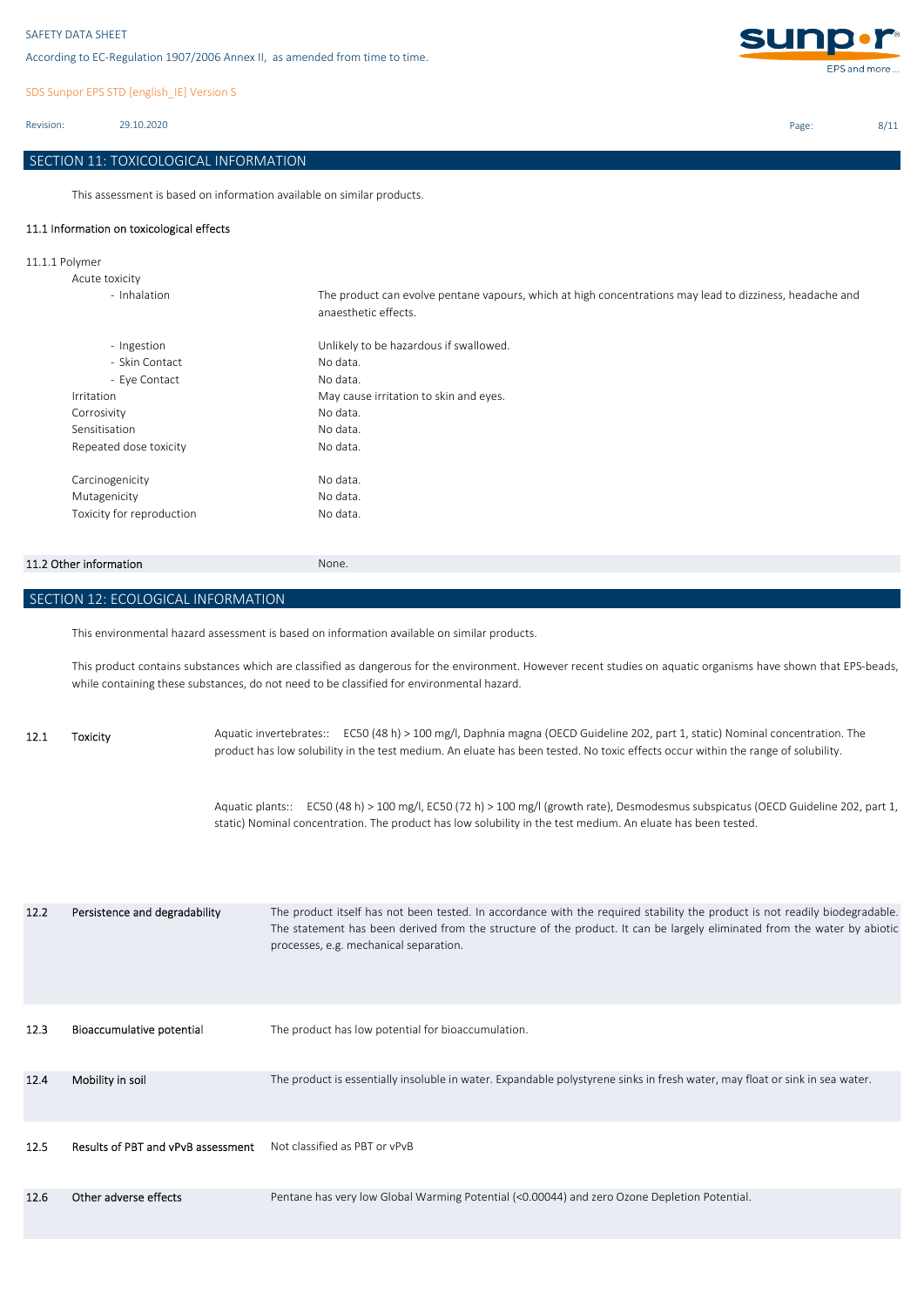SDS Sunpor EPS STD [english\_IE] Version S

Revision: 29.10.2020

13.2

```
 SECTION 13: DISPOSAL CONSIDERATIONS
```
Surplus, unused, old beads may still contain residual pentane. Therefore product has to be treated using all the safety measures in place for the fresh material. See Also Section 7.

| 13.1 | Waste treatment methods | Recover or recycle if possible. Remove all packaging for recovery or disposal. Normal disposal is via incineration<br>operated by an accredited disposal contractor. |
|------|-------------------------|----------------------------------------------------------------------------------------------------------------------------------------------------------------------|
|      |                         |                                                                                                                                                                      |

Additional Information **Dispose of contents in accordance with local**, state or national legislation.

|      | SECTION 14: TRANSPORT INFORMATION                                                                     |                                                                                                                                                                                                                                                                                                                                                                                                                                         |
|------|-------------------------------------------------------------------------------------------------------|-----------------------------------------------------------------------------------------------------------------------------------------------------------------------------------------------------------------------------------------------------------------------------------------------------------------------------------------------------------------------------------------------------------------------------------------|
| 14.1 | UN number                                                                                             | UN2211                                                                                                                                                                                                                                                                                                                                                                                                                                  |
| 14.2 | Proper Shipping Name                                                                                  | POLYMERIC BEADS, EXPANDABLE, evolving flammable vapour.                                                                                                                                                                                                                                                                                                                                                                                 |
| 14.3 | Transport hazard class(es)                                                                            | 9                                                                                                                                                                                                                                                                                                                                                                                                                                       |
| 14.4 | <b>Packing Group</b>                                                                                  | $\ensuremath{\mathsf{III}}\xspace$                                                                                                                                                                                                                                                                                                                                                                                                      |
| 14.5 | <b>Environmental hazards</b>                                                                          | None.<br>Not classified as a Marine Pollutant.                                                                                                                                                                                                                                                                                                                                                                                          |
| 14.6 | Special precautions for user                                                                          | 633: Keep away from any source of ignition.<br>Transport or conveyance within the manufacturing premises: Refer to the internal procedures and information<br>provided by this document.<br>Transport or conveyance outside the manufacturing premises: Apply the requirements of the regulations on<br>transport of dangerous goods and the manufacturer's recommendation on safe loading, transporting, unloading of<br>the material. |
| 14.7 | Transport in bulk according to Annex<br>II of MARPOL73/78 and the IBC Code                            | Not applicable.                                                                                                                                                                                                                                                                                                                                                                                                                         |
| 14.8 | <b>Additional Information</b><br>Hazard label(s)<br>Sea transport (IMDG)<br>Air transport (ICAO/IATA) | Hazard Identification Number: 90<br>Tunnel Restriction Code: D/E<br>IMDG EMS F-A, S-I                                                                                                                                                                                                                                                                                                                                                   |

UN Class 9 miscellaneous hazard label



Page: 9/11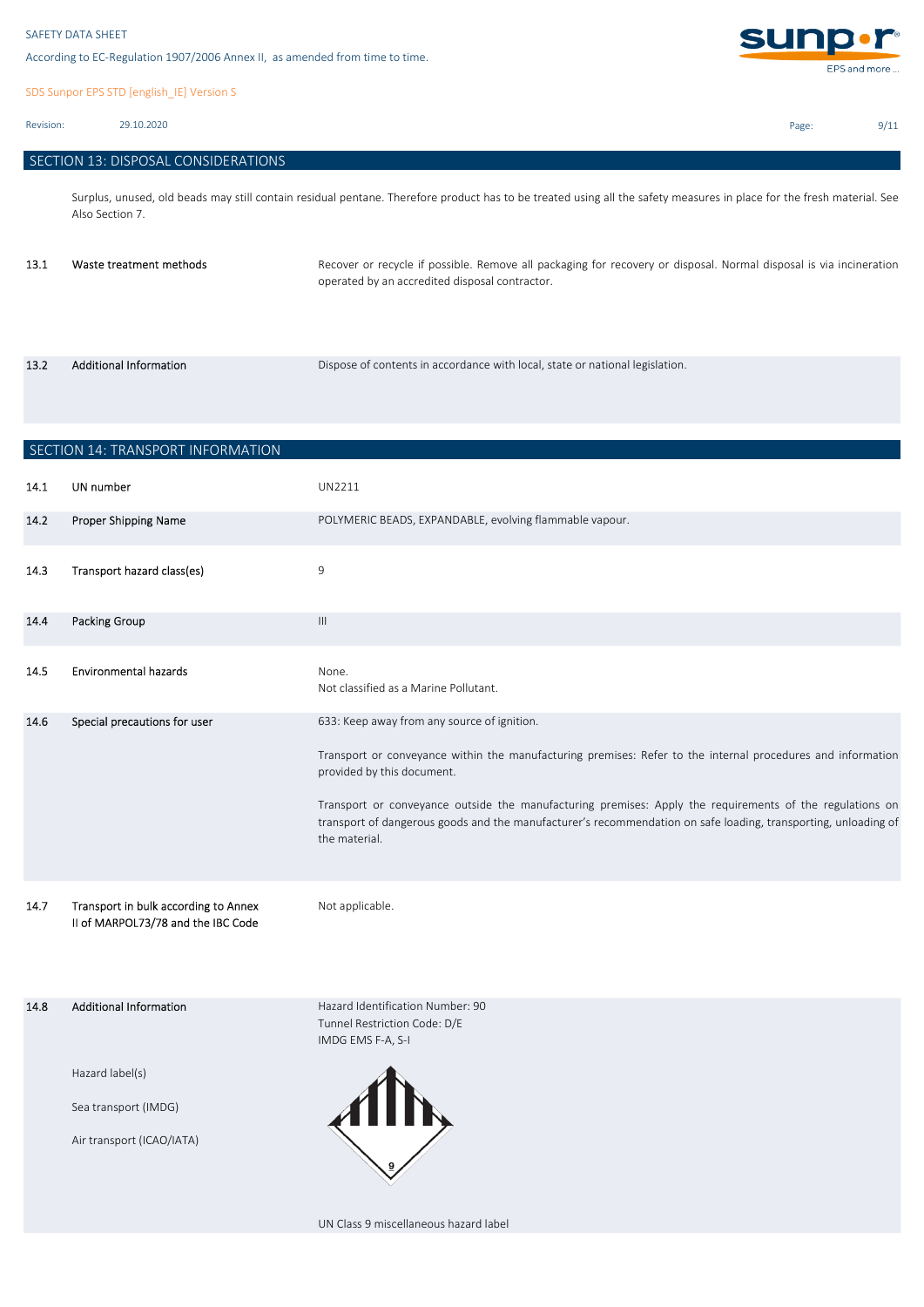SDS Sunpor EPS STD [english\_IE] Version S

29.10.2020 Revision:

### SECTION 15: REGULATORY INFORMATION

#### 15.1 Safety, health and environmental regulations/legislation specific for the substance or mixture

The data should be considered when making any assessment under the Control of Substances Hazardous to Health Regulations (COSHH), and related guidance, for example, 'COSHH Essentials' (United Kingdom).

Directive 94/62/EC on packaging and packaging waste.

If other regulatory information applies that is not already provided elsewhere in this safety data sheet, then it is described in this subsection.

15.2 Chemical Safety Assessment Chemical Safety Assessment not required. Exposure scenarios of registered components are available on request.

# SECTION 16: OTHER INFORMATION

In addition to the information given in the safety data sheet we refer to the product specific 'Technical Information'.

Full text of the classifications, including the hazard classes and the hazard statements, if mentioned in section 2 or 3:

| Asp. Tox.              | Aspiration hazard                                  |
|------------------------|----------------------------------------------------|
| Flam. Liq.             | Flammable liquids                                  |
| <b>STOT SE</b>         | Specific target organ toxicity $-$ single exposure |
| <b>Aquatic Chronic</b> | Hazardous to the aquatic environment - chronic     |
| H <sub>224</sub>       | Extremely flammable liquid and vapour.             |
| H304                   | May be fatal if swallowed and enters airways.      |
| H336                   | May cause drowsiness or dizziness.                 |
| H411                   | Toxic to aquatic life with long lasting effects.   |

\* Data changed from previous version



Page: 10/11